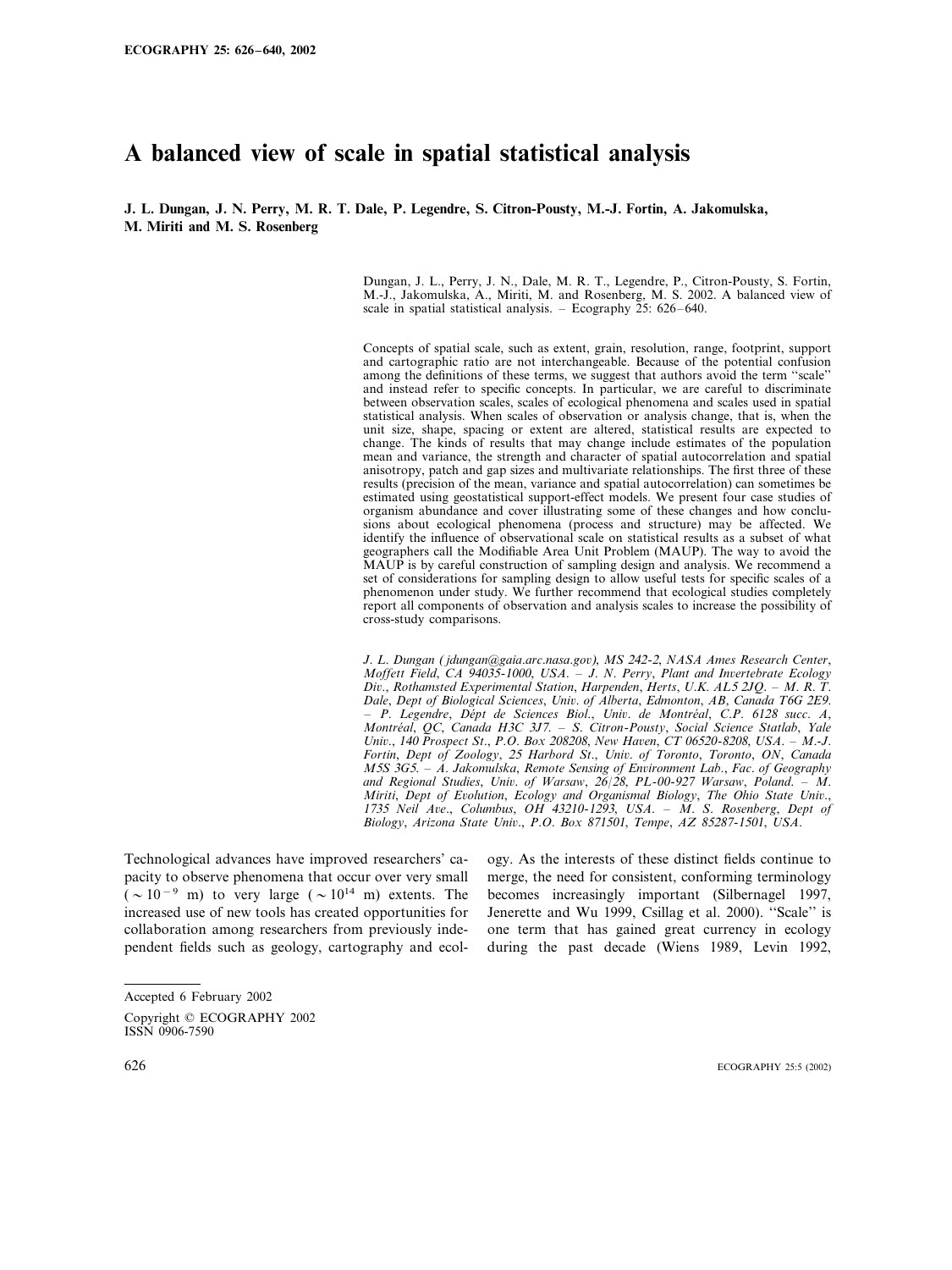Ehleringer and Field 1993, Peterson and Parker 1998, Gardner et al. 2001), yet this term has multiple, sometimes contradictory meanings.

One scale concept with a long tradition in geography is map scale, a cartographic ratio referring to the relationship between the distance or area represented



Fig. 1. Dimensions of scale concepts.





Fig. 2. Idealized rendering of a community of crustose lichens growing on a  $27 \times 27$  cm area of rock, modified from Dale (1999), p. 17. There are five species present, represented by shaded polygons or tiles. Black polygons represent bare rock (no lichen present).

 $ECOGRAPHY 25:5 (2002)$  627

on a map to the corresponding real-world distance or area. In landscape ecology, scale has the disjunctive definition of ''grain and extent'' (Turner 1989). The term ''resolution,'' commonly used in remote sensing, is defined as the smallest object that can be reliably detected. A geostatistical term, ''support,'' has been used since the 1960s to refer to an n-dimensional volume, including its geometrical shape, size and orientation, within which average values of a variable may be computed (Olea 1990). Schneider (1994) devotes an entire text to concepts of spatial scaling in ecology. In fact, the word scale has a long and varied list of synonyms, including several more meanings in mathematics and statistics. Concepts such as cartographic ratio, grain, extent, resolution, support, range, variance and footprint have all been used as synonyms of scale in one context or another.

The purpose of this paper is to present a balanced view of scale terms by considering their specific meanings and their relationships to one another. We identify some of the most prevalent scale terms in ecology and propose that their definitions can be best understood within three categories or dimensions. We then review how changing scales within two of these categories (sampling and analysis) can make a substantial difference to the inferences about the third category (phenomena). The relevance of changing scales is further discussed using four case studies. Finally, we recommend sampling design considerations that are specific to these dimensions of scale.

To provide a framework to discuss scale terms and to provide a means of reducing potential confusion over myriad definitions, we distinguish among three different categories to which spatial scale-related terms may be applied: 1) the phenomenon being studied, for example the spatial structure of vegetation and the processes that affect it; 2) the spatial units or sampling units used to acquire information about the phenomenon, for example quadrats on the ground or pixels in an image; and 3) the analysis of the data, used to summarize them or make inferences. The phenomenon, sampling and analysis categories can be thought of as three dimensions to which scale concepts pertain (Fig. 1). We will illustrate this idea with a simple example.

Consider a community of crustose lichens growing on a large smooth plane rock surface (Fig. 2). For the purposes of illustration, we will discuss a structurally simple system that is essentially two-dimensional. We will pretend that there is no environmental variability in this system, although in real saxicolous communities, differences in environmental conditions on a single rock face may determine where particular lichen species are found. Plant communities typically have many other complexities in their physical pattern arising from vertical structure and from variation in environmental (topographic, hydrologic, soil, climatic, etc.) variables.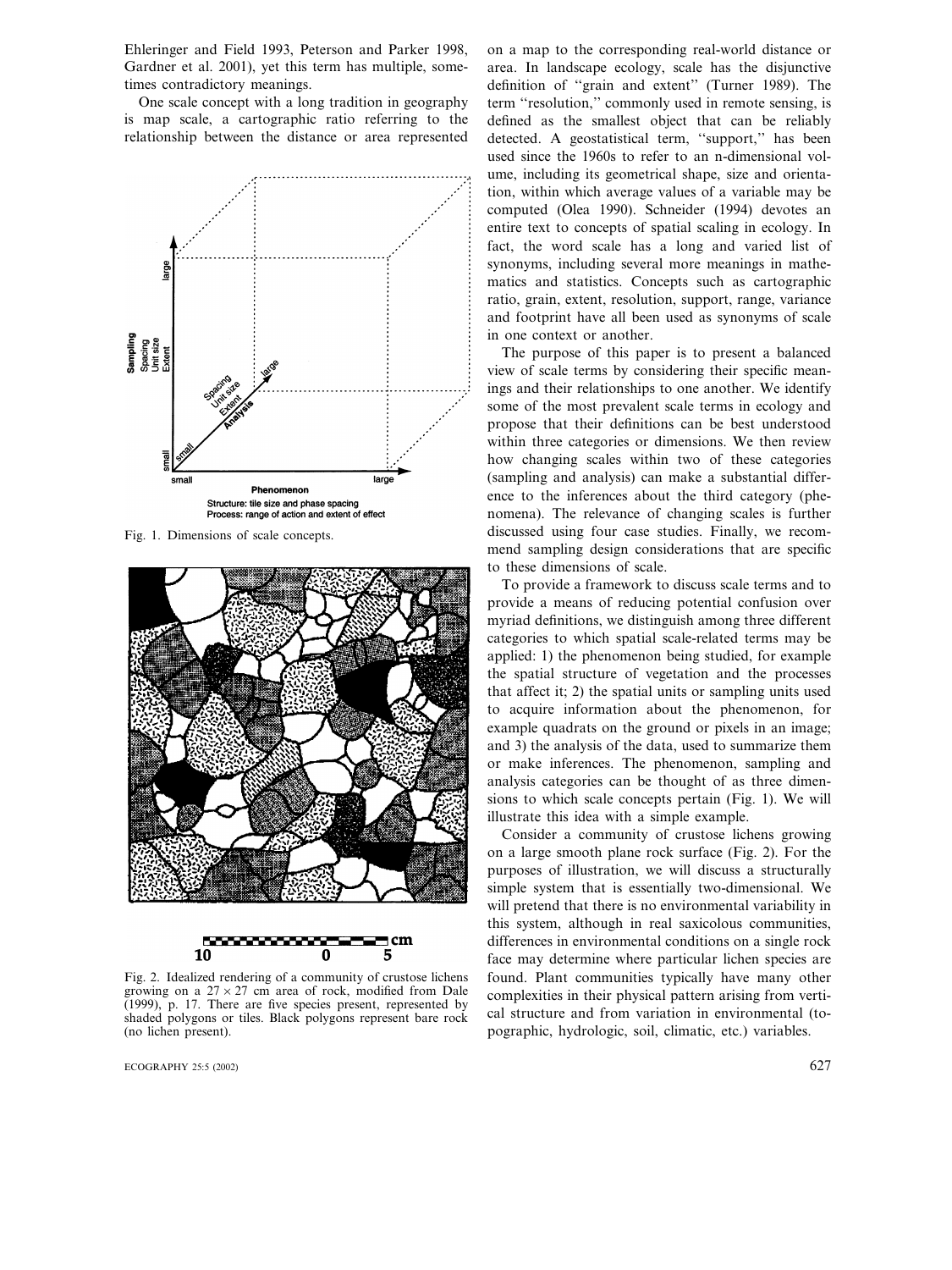In our illustration, individual lichen bodies (thalli) are associated in monospecific clusters or patches, here called tiles. Boundaries between tiles separate thalli of the same or different species. There are also tiles of uncolonized rock. Together these tiles make up a mosaic. If s is the number of lichen species, there are  $s+1$ phases in this mosaic with the additional phase being the bare rock. At any point in time, there are at least two spatial characteristics of the structure or pattern of this mosaic (see the phenomenon axis in Fig. 1). One is the distribution of the tile sizes, which has a mean and variance. Of course, different species may have different tile size distributions. Another characteristic of the pattern is the spacing between tiles of the same phase. This spacing will vary with the commonness or rarity of a particular species and with whether colonies of the species tend to be clumped together in close proximity. These sizes and spacings, properties of the phenomenon of these lichens, are ecological subjects of interest.

Besides the physical structure of a system, the processes that act upon it have their own spatial characteristics. Again there are at least two for each process (see the phenomenon axis in Fig. 1). The first is the distance at which it can act, its range of action; the second is its potential or actual extent, the area that it does or can affect. For example, in the lichen community, the dispersal of propagules (spores or soredia) may occur at a distance that is large relative to the size of the lichen thallus, but each propagule will, at least initially, affect only a very small area of the rock. Competition for space between thalli, if physical, may occur only at very short distances and may affect only small areas. If competition is mediated by the release of quantities of allelopathic chemicals, both the range of action and the spatial extent affected may be greater. Factors from outside the community itself, such as the disturbance of a boulder sliding across the rock and scraping the lichens off the surface, can affect a much greater area of the system, thus being larger in extent. All of these processes – dispersal, competition and disturbance – therefore express distances or regions that are reflected in the community and are also subjects of ecological study.

Structural and process scales can be considered to be related to the phenomenon being studied. Scale concepts necessarily enter in a second incarnation when the community is observed or sampled. Observations may be made as part of a survey or an experiment; herein we refer to a set of measurements for either purpose as a sample. Scale concepts about the sample are represented by the vertical axis of Fig. 1.

The spatial characteristics of the sampling units – their size, shape, spacing and extent – are important scale concepts. Some ecological data are collected on natural spatial sampling units. For example, observations may be collected for each organism in a defined population, on an easily defined part of an organism

(such as a leaf), or on a per nest or per burrow basis. These natural sampling units may exist within a hierarchy with a range of sizes, such as insects within seeds, seeds within seedheads, seedheads within flowers, flowers within plants, plants within patches, patches within fields (Norowi et al. 2000). In the majority of cases however, a natural sampling unit does not exist and decisions must be made about the characteristics of the unit to be sampled. This decision is often mediated by the instrument used to make the measurement and by logistical constraints on making the measurement. When we are not dealing with a naturally occurring sampling unit, we must consider: 1) the size of the sampling unit we are going to use (a unit may be so small that it can contain at most a single (or a fraction of a) tile or so large that it will always contain many), 2) the shape of the sampling unit we are going to use (the most common are rectangular or circular quadrats, but many other shapes including irregular ones may be used) and 3) the spacing of sampling units; units can be contiguous or they can have random or predetermined intervals between them. Whether sampling units are arbitrary or not, a fourth consideration is the extent of the sample. In the example of Fig. 2 the observational extent is the area of the rock surface to be included in the study.

In some cases, a possible alternative to sampling is a complete census of a chosen extent. This can be done using an exhaustive measurement campaign or with an imaging device, such as an airborne or satellite camera or radiometer. Such a complete census also has unit size and shape, spacing and extent. For example, in a satellite image, the sampling unit size and shape are defined by the ground instantaneous field of view (GIFOV). The GIFOV may or may not be identical to the pixel size, but pixel size is more commonly used as an approximation to the sampling unit size. Similarly, sensor sampling rate determines the spacing between units, but pixel spacing is commonly thought of as the sample spacing.

We also recognize that, in addition to phenomena and observations, concepts of scale are involved in any spatial statistical analysis of the sampling data. This is represented as the analysis axis in Fig. 1. In the lichen example, suppose that the rock had been sampled using a photograph and that the photograph had been digitized to a grid with  $0.5 \times 0.5$  cm cells. Empirical semivariograms or correlograms (e.g. see Perry et al. 2002) of these data are made up of semivariance or correlation for every pairwise distance. In a grid, these pairwise distances would be fixed and there would be many pairs for each distance. If instead the rock had been sampled by extracting small ( $\sim 0.25$  cm<sup>2</sup>) discs from tiles of lichen at irregularly spaced locations, pairwise distances would likely be highly variable and no two pairs would have identical separation distances. In this case, some ''lumping'' decision would need to be taken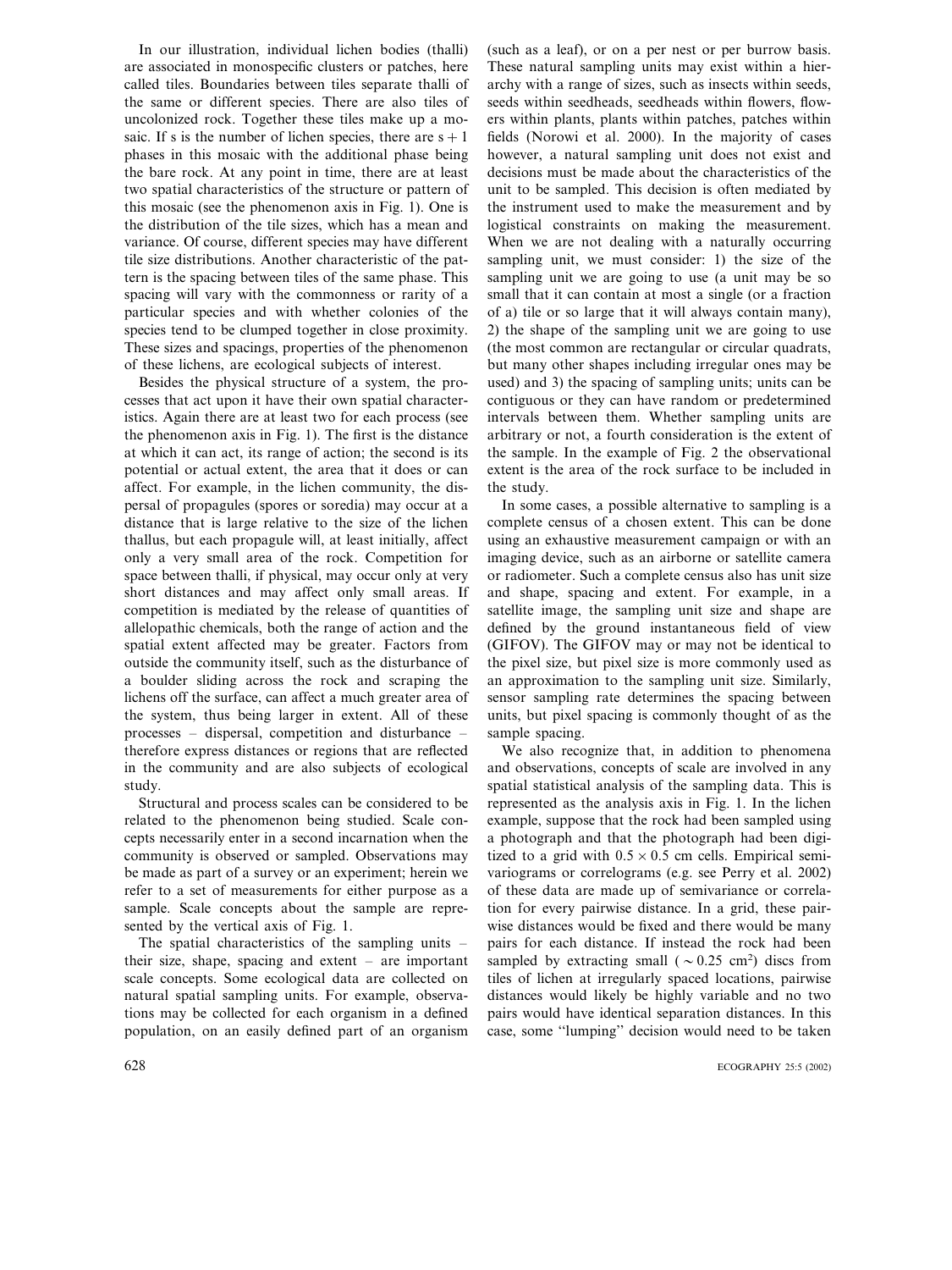to create bins of similar distances. Such a decision effectively changes the spacing of analysis units. Also, the extent over which these statistics are calculated would be different than the extent of the mosaic represented in Fig. 2. Classical advice is to calculate statistics to a distance at one-fifth to one-third of the extent of the study domain (Rossi et al. 1992) in order to obtain enough pairs for stable statistical estimates. In this case, the statistics would be calculated from pairwise distances out to ca 9 cm. Therefore, conclusions based on analysis beyond 9 cm would not be supported though the extent of the observation is nearly 27 cm.

The above example illustrates the diverse scale concepts that are involved in ecological phenomena, their observation and analysis. We now examine how popular scale-related terms can be applied to this example and more generally how they have been applied in the literature.

#### **Phenomenon, sampling and analysis scales**

In this section, we will see that the literature gives a variety of definitions for each of the terms extent, grain, resolution, lag, support, cartographic ratio and especially scale. Some of these definitions overlap one another or are ambiguous. As an attempt at unification of these concepts, we find it useful to place each on the Fig. 1 axes. Some terms can refer to more than one axis.

# **Extent**

Extent is the total length, area or volume that exists or is observed or analyzed. The extent of the lichen observation portrayed in Fig. 2 is ca 27 cm or 730 cm2 . Often, extent is reported in one-dimensional units, though if an area is asymmetrically shaped it is important to describe all dimensions of it. Extent can be unambiguously applied to phenomena, observations or analysis. Figure 3 represents the simplest view of observational extent (Type I) as the length of the longest axis of the study domain. It is worthwhile to consider the extent of an analysis when designing the sample, since as mentioned above, the extent of an analysis and the extent of a set of observations are not necessarily the same.

## **Grain**

Grain can also be defined for phenomena, observations and analysis. In the lichen example, the grain of the phenomenon could be defined as the average size of the tiles (Dale 1999), a parameter of the tile size

 $ECOGRAPHY 25:5 (2002)$  629



Fig. 3. A simplified view of observation extent (Type I), grain (Type II) and lag (Type III). Note that Type  $\overrightarrow{III}$   $\overrightarrow{III}$   $\overrightarrow{=}$  Type IIIa−Type II when units have the same size and shape.

distribution and clearly a property of the structure of the mosaic. There are many examples where grain is used to refer to some property of a phenomenon (Kotliar and Wiens 1990, Gross et al. 1995, Garrett and Dixon 1997, Kaspari and Weiser 1999). It is also often defined as a property of the observations. Legendre and Legendre (1998) state that ''grain size is the size of the elementary sampling units. It may be expressed as the diameter, surface or volume of the matter supporting the measurements.'' Figure 3 represents a simple view of observational grain (Type II) as the length of one side of a square quadrat used to collect data. Bjornstad et al. (1999) also use a definition tied to the observations, distance to the nearest sampling unit (a definition which seems closer to that of ''lag'' – see below). Costanza and Maxwell (1994) define it as the smallest unit of measure. Dutilleul (1998) says it is the finest distinction that can be made between two sampling units and equates this with the geostatistical concept of support (see below). Analysis grain may differ from the sampling unit grain if sampling units are aggregated into larger units. The lack of consensus on the precise meaning of grain suggests that an explicit definition of grain is needed when it is used.

#### **Resolution**

Resolution is a term that naturally applies to observations and analysis rather than to phenomena. The resolution of a data set is often taken to be the size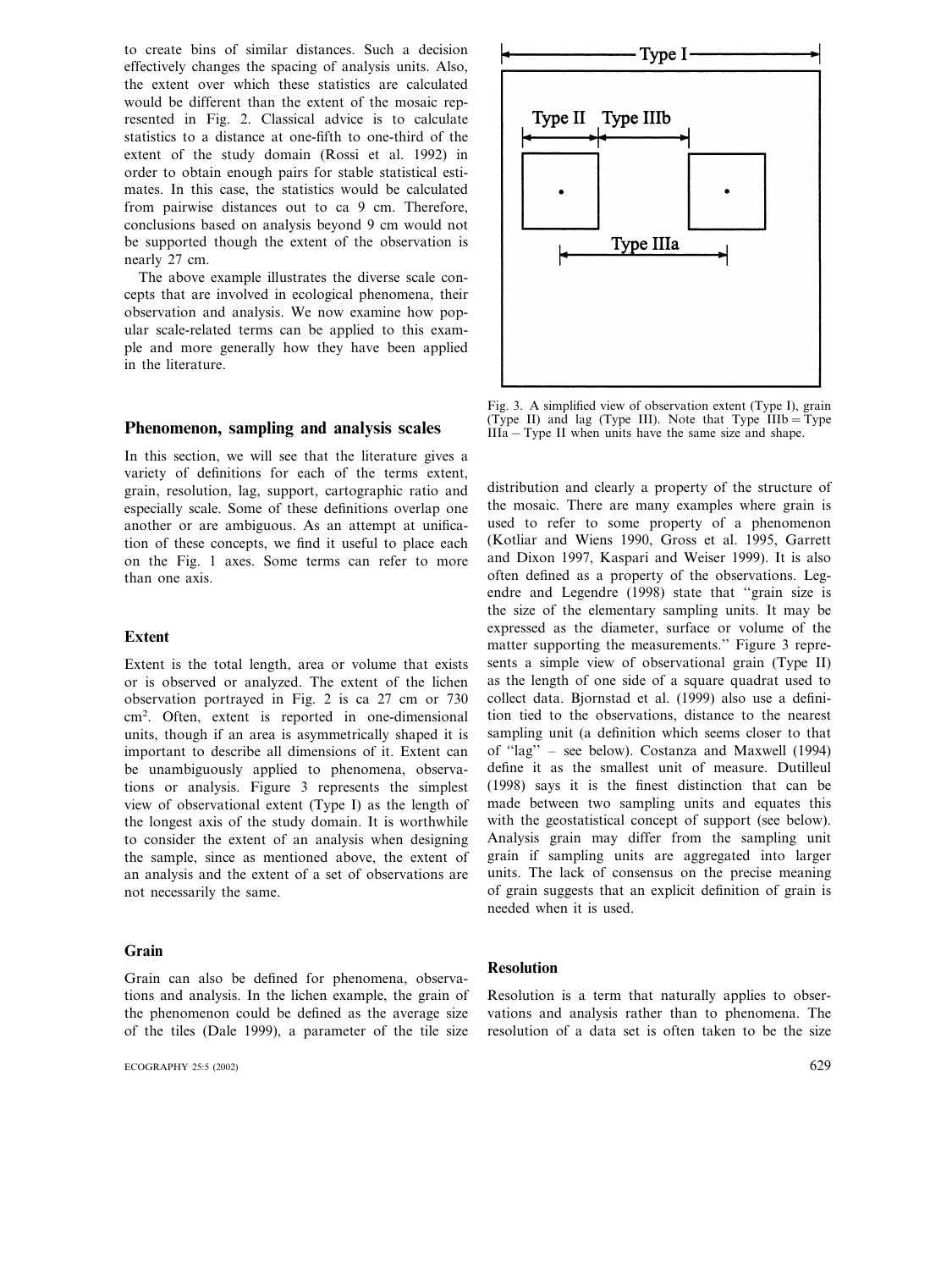of the smallest sampling unit or grain size of its sampling design (Schneider 1994, Gustafson 1998). This definition, based strictly on the spatial aspects of the sampling unit, ignores the crucial element of the attribute (z) measurement scale (Perry et al. 2002). Let us assume that the lichen in Fig. 2 are all various shades of green. Suppose that an image taken of the lichen had a radiometric sensitivity only great enough to read ''green'' or ''not-green.'' Lichen species comprising the various tiles could not be resolved, no matter how small the size of the image grid cells. Therefore, resolution involves more than observation grain alone. This point has generally been ignored in the literature.

#### **Lag**

Lag refers to the spacing or interval between neighboring unit phenomena or neighboring sampling or analysis units. Unless clearly defined, there are a few possible interpretations of the word in either measurement or analysis. Figure 3 shows that lag may refer to the distance between the centroids of the sampling units (Type IIIa) or the distance between the closest boundaries of the sampling units (Type IIIb).

#### **Support**

The geostatistical concept of support belongs on the analysis axis of scale, in that it is a property of a variable used to model data. The support can be as small as a point or as large as the full extent of the spatial field. The spatial unit used to sample the environment has also been considered the support of the data (Rossi et al. 1992).

A change in any characteristic of the support defines a new variable. This was the fundamental insight of the geostatisticians. A variable, say organism abundance, measured on one support is a different variable than the same organism's abundance measured on a different support. The usual geostatistical notation would symbolize these as  $Z_{\nu1}(x)$  and  $Z_{\nu2}(x)$ , where  $v_1$  and  $v_2$  are the two distinct supports. It may seem intuitive to suggest that a variable is defined by attribute alone (i.e. organism abundance, species presence/absence, vegetation greenness, etc.), but the spatial aspects of the sampling unit are also critical. Statistically, the same attribute measured using two different sampling units must define different variables because they have different distributions. The first-order characteristics (the central tendencies) of these distributions may be the same, but their second-order (such as the variance) and higher-order statistics almost certainly are not.

#### **Cartographic ratio**

When ecological data are presented or stored as a map. there is a ratio between the distance on the map to the real-world distance that it represents. For the lichen example, that ratio can be calculated from the scale bar beneath the diagram (Fig. 2). Scale as a cartographic ratio has been a fundamental tool for geographers (Silbernagel 1997). The larger the scale, the larger the value of this ratio. A typical ratio, one cm to the kilometer (1:100000) is thus a smaller scale than 1:24000. Typically, larger scales in this sense represent smaller extents, though this is not always the case. As the mosaic in the diagram has a cartographic ratio fairly close to 1:1, we would say it is a large-scale diagram, despite the fact that it represents an extent of only 27 cm. This geographic meaning of scale refers only to the cartographic representation of the world, not the phenomena being studied or the observations made of them. Ecologists often use ''large scale'' to refer to large extents and ''small scale'' to refer to small extents of phenomena, observations or analysis. This usage conflicts with the cartographic usage. Potential confusion because of this conflict can be limited by making the context of scale clear. A simple solution is to avoid the word scale and use extent when appropriate (e.g. ''global extent'' instead of ''global scale'').

# **Scale**

Scale has been used as a synonym for all of the above-mentioned terms, including their different applications on the phenomenon, observation and analysis axes. In addition there are some related definitions that have been used. For example, the distribution of the means of the tile sizes for each of the s species is used to define the ''scale of pattern'' of the mosaic. The "scale of pattern" in a multi-species or multi-phase system is one-half the average of the mean distances between tiles of the same phase (Dale 1999). Scale in this context is related to the studied phenomenon. Landscape ecologists define scale as ''grain and extent'' (Turner 1989, Gustafson 1998). A change of scale in this context may mean a change in grain, a change in extent, or both. Schneider (1994) uses the definition that scale ''denotes the resolution within the range of a measured quantity.'' A more complicated (and mysterious) definition is, ''a change in pattern as determined by the spatial and or temporal extent of measurements necessary to detect significant differences in the variability of the quantity of interest'' (Gardner 1998). Given this huge variety of disparate meanings, scale terms must be specific to be understood.

We have emphasized the idea that scale related to 1) the phenomenon under study, both its structure and its processes, 2) the sampling method and 3) the statistical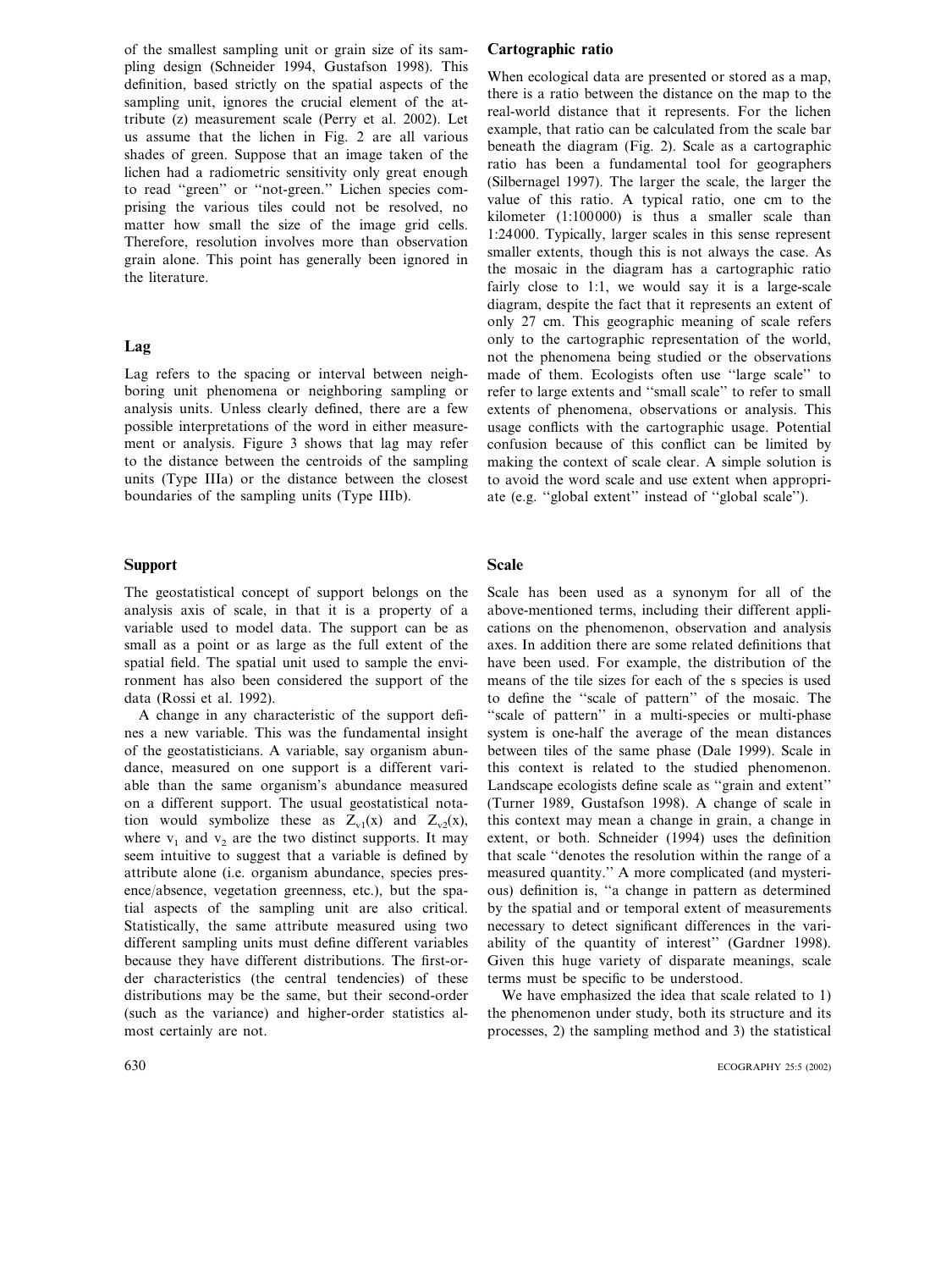analysis should be considered as separate subjects. The scales of phenomena can only be studied using a choice of scales of observation and analysis – therefore not all regions within the space defined by the three dimensions in Fig. 3 are possible. Regions that are possible are partly circumscribed by the fact that as the size and shape of the sampling units, the extent of the sample or the lag between sampling units change, inferences about phenomena may change. The next section of this paper focuses on this idea.

# **Changing observation and analysis scales influence inference**

In ecology, it is well known that observation scales can influence ecological inference (Mercer and Hall 1911, Home and Schneider 1995). The characteristics of a variable's distribution depend on the area or volume over which it is measured or calculated. Specifically, inference about the population mean and variance, the strength and character of spatial autocorrelation, spatial anisotropy, patch and gap sizes, as well as multivariate relationships are all dependent on the size and shape of sampling units and the lags and extent of sampling. Furthermore, if the size, shape, lag or extent of the analysis is changed, inference can be affected. We now consider specific targets of inference and how they are influenced by changing sampling unit size and extent.

# **Estimate of the population mean**

Many ecological attributes can be expected to average linearly so that the estimate of a population mean will not change if the size of the sampling unit is changed. For example, mean species abundance per unit area can be measured using  $1 \text{ m}^2$  or  $1 \text{ ha blocks. Other}$ attributes, those that represent some non-linear function of a quantity, do not have this property. Examples of these attributes are the ph of precipitation samples or the Normalized Difference Vegetation Index (NDVI), a ratio of reflectances. That is, the average of NDVIs calculated from 900-m<sup>2</sup> pixels is expected to differ from the average of NDVIs calculated from 1.1-km<sup>2</sup> pixels covering an identical extent (Aman et al. 1995).

Regardless of the type of attribute, the variance of the mean, which is used to make a statement about the precision of the mean estimate, is expected to change with the size of the sampling unit (Home and Schneider 1995). This leads to advice to choose the largest quadrat size practicable in the sampling design (Kenkel and Podani 1991), since variance is expected to decrease and therefore precision will increase with

increasing quadrat size. With spatially autocorrelated data, this decrease is not as rapid as it would be with independent data. This advice goes counter to the practice of sampling the ''minimum area'' per unit (Greig-Smith 1983), because that practice is tailored to objectives of measuring spatial pattern rather than estimating the population mean.

When the extent of a sample is changed, estimates of both the mean value of the population and its precision can be expected to change. Variance could in general be expected to increase, though this is by no means guaranteed.

#### **Estimate of the population variance**

Home and Schneider (1995) reviewed the ecological literature on the dependence of variance on ''scale,'' which in their context most often referred to the size of the sampling unit. In geostatistics, the need for models explaining this dependence arose with requirements to predict the tonnage of ore realizable by the truckload based on data from the much smaller core or blasthole samples (Journel and Huijbregts 1978, Rendu 1981). These were generally called ''change of support'' models, explaining the effect that support has on statistics. As support gets larger (also known as regularization), in general, the new variable will have a smaller variance and a more symmetric distribution.

# **Presence and characteristics of spatial autocorrelation**

Along with a decrease in population variance with increasing sampling unit size, changes in pairwise variances are expected. Therefore Moran's I, Geary's c, correlograms and semivariograms will change. In many cases, the semivariogram sill and nugget variance will decrease and the range will increase with increasing sampling unit size. These changes were demonstrated empirically by Bellehumeur et al. (1997) and analytically by Bellehumeur and Legendre (1997).

# **Presence of anisotropy**

Anisotropy is the property that spatial pattern varies with direction. Different directional patterns are likely to be found using different sampling unit sizes and especially shapes. Certain shapes of quadrats may create the impression of anisotropy that is not actually present (Fortin 1999). With a larger sampling unit size, the decreased population variance will make it harder to distinguish patterns in different directions. Arguably, the detection of anisotropy will be more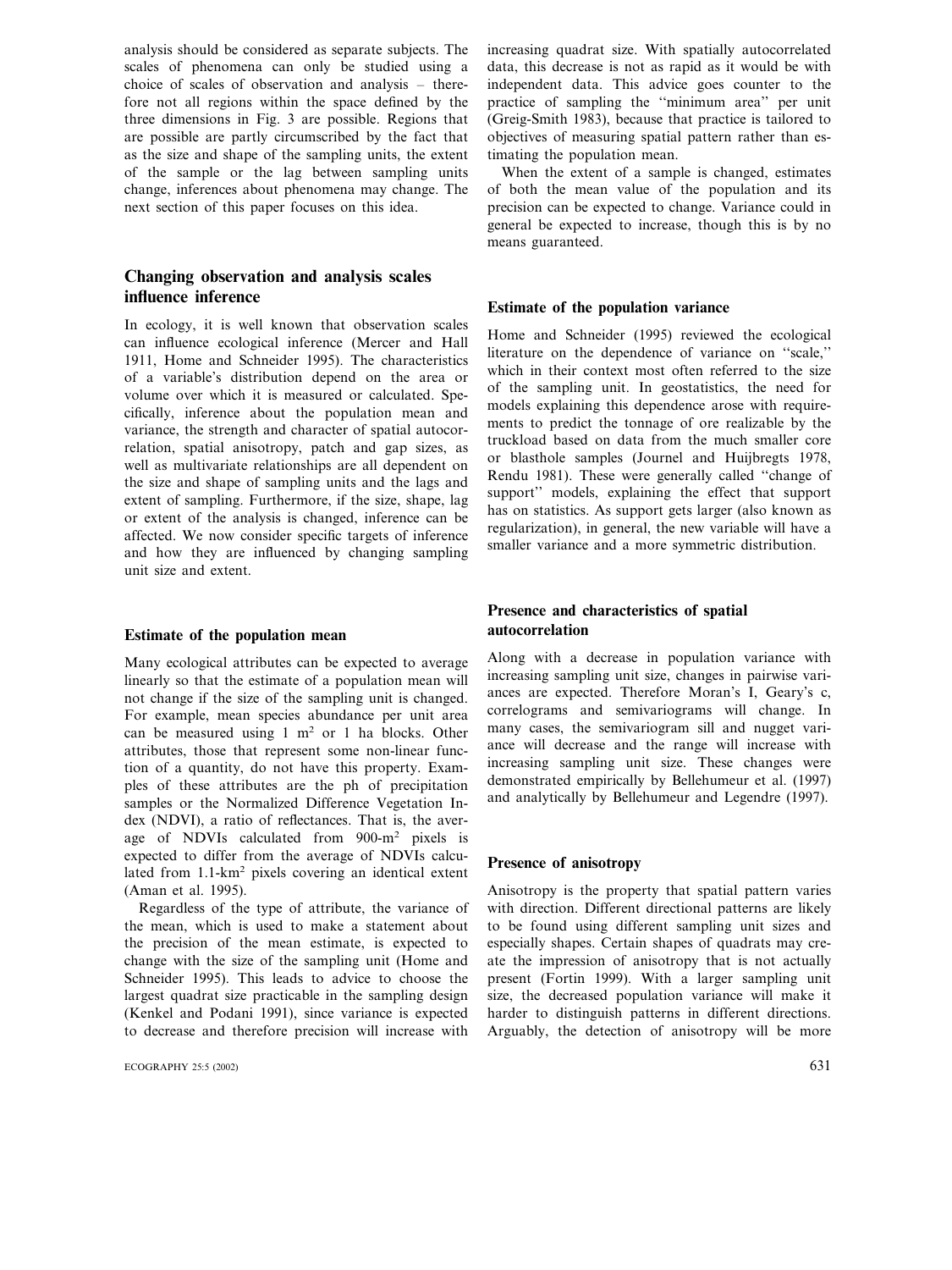affected by a specific size change because it is already suffering from a relatively lower sample size than is an isotropic measure of spatial pattern. For example, in a  $20 \times 20$  grid, there are 79800 pairs of cells to use in the calculation of an omnidirectional spatial measure. Restricting calculations to one direction yields only 3800 pairs. The variance will be hugely affected by this decreased sample size. A sampling unit aggregation to a  $10 \times 10$  grid yields 4950 pairs for the omnidirectional measure, but only 450 for one direction. There is a much greater percentage decrease for the omnidirectional measure, but the sample size is so much smaller for the directional measure that its increase in variance will have a more profound effect.

# **Patch and gap size**

Fortin (1999) considered differences in lag distances and quadrat size and shape. In her complete survey of the abundances of three plant species collected in contiguous  $5 \times 5$  m quadrats within a  $60 \times 140$  m extent, she found that quadrat sizes smaller than the identified patch size made little difference to patch size inferred from Moran's I correlograms. Various lag distance classes did not change the conclusions. With other data sets, as we will see in the case studies section, this is not always the case.

#### **Multivariate relationships**

Given the effects on inference that we have discussed with a change in the spatial characteristics (size, shape, lag and extent) of sampling units of a single variable, it follows that if the unit sizes of two or more variables change, their covariance and correlation statistics also change. Pearson and Carroll (1999) found an ecological example of this effect in the bivariate relationship between bird and butterfly counts over the western United States. The relationship changed when the grid cell was quadrupled (from 137.5-km cells to 275-km cells). This effect in multivariate data has been identified in the geography literature as the ''modifiable areal unit problem,'' or MAUP (Openshaw 1984). The MAUP is not a recent discovery (Gehlke and Biehl 1934) but it became an active area of research in geography in the 1980s. It states that changing the shape and/or size of the units on which data are mapped can change the resulting correlations or statistical models generated from the data. Openshaw (1984) distinguished the ''zoning'' (changing shape) from the ''aggregation'' (increasing size) components of the problem. Jelinski and Wu (1996) recognized that this problem can occur with ecological data.

# **Predicting the effects of observation and analysis scale changes**

Can any of the above changes in inference be predicted a priori? Classical statistical theory provides the basis for predicting a change in variance, for independent sampling units, with increasing sampling unit size. Given that most ecological variation is spatially dependent, geostatistical regionalized variable theory can be expected to be more accurate in predicting variance than theory based on independent sampling units. In addition, geostatistical theory can predict changes in spatial autocorrelation. Bellehumeur and Legendre (1997) apply this theory to accurately predict the variance, sill, range and nugget variance of tree density at two different sampling unit sizes given measurements on a third sampling unit size. However, the effects of sampling unit shape as well as the effects of extent and lag are not likely to be as predictable. More generally, a solution to the MAUP is elusive, but King (1997) has shown that statistical results can at least be bounded. King's findings have yet to be applied to ecological data. If ecologists are explicit about all of the components and dimensions of scale so that the spatial characteristics of the quantities measured can be correctly interpreted, there will be new opportunities to gain experience and improve understanding of the effects of observations and analysis scale changes.

# **Case studies**

We have seen that the choices investigators have to make in the design of the sample and in the statistical analysis done on the data can affect the scales of the phenomena that are detected or quantified in the results of analysis. In this section, we give concrete illustrations, with several censused data sets, showing how these choices influence outcomes.

Four case studies are examined where data are all point-referenced (Perry et al. 2002) and represent complete censuses within a given extent. The data consist of percent cover of *Betula glandulosa* and counts of *Ambrosa dumosa*, isopod burrows and *Nyssa aquatica* within grid cells. *Betula glandulosa* data are percentage cover measured along a linear transect consisting of 1001 contiguous  $0.1 \text{ m}^2$  quadrats (Dale and Zbigniewicz 1997). *Ambrosa dumosa* locations and volumes were measured in California over a 1 ha ( $100 \times 100$  m) extent in 1984 (Miriti et al. 1998). Isopod data were collected by S. Citron-Pousty in the northern Negev Desert, Israel, near Sede Boqer (30°52′N, 34°47′E) in April, 1997. Isopod burrow locations were mapped exhaustively over an irregularly shaped 7.56 ha extent. The locations of male and female *Nyssa aquatica* trees in a swamp in the floodplain of the Savannah River, South Carolina, were mapped over a ca  $50 \times 50$  m area (Shea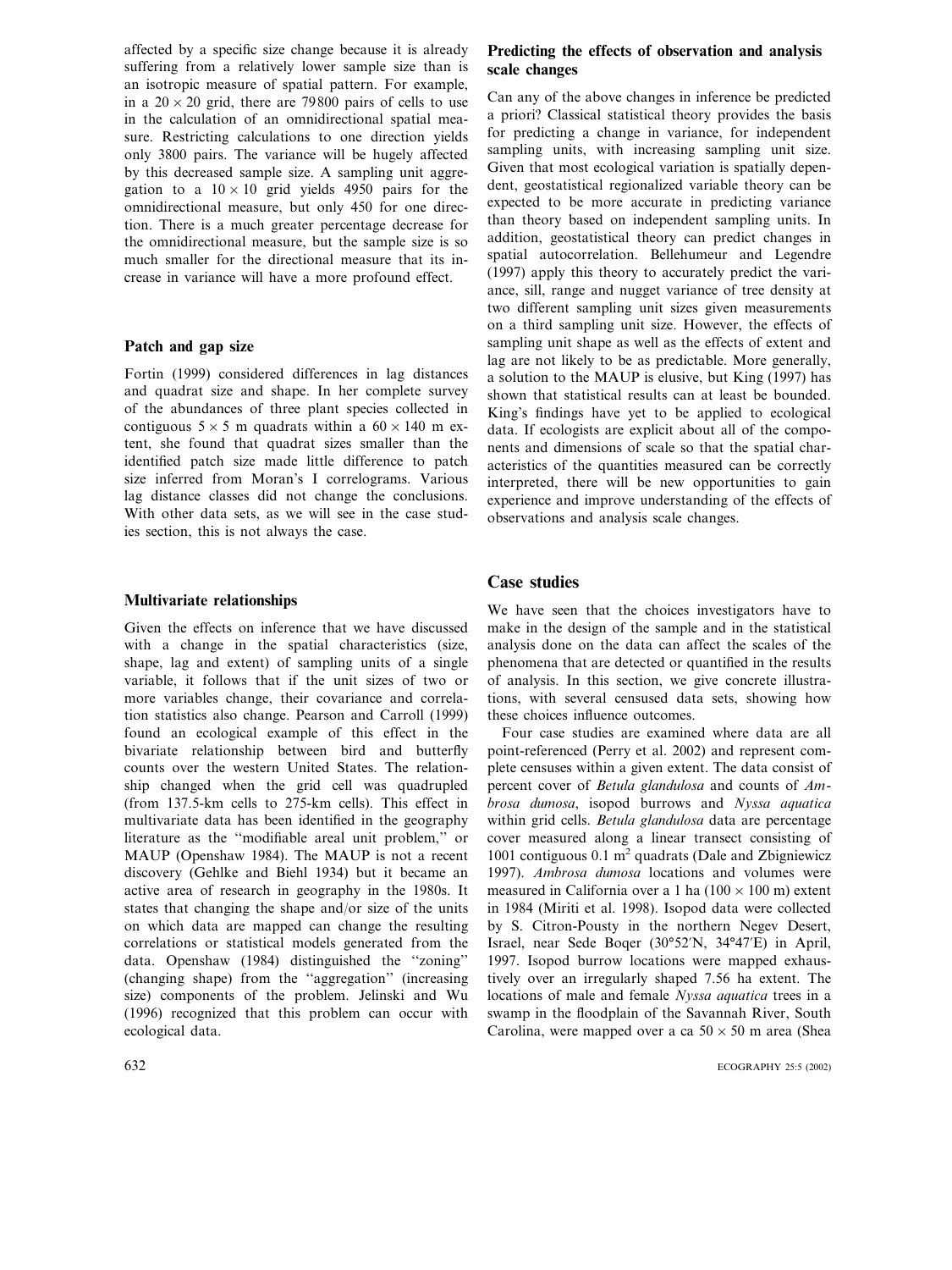et al. 1993). Two of these four data sets are further described in Perry et al. (2002). The grid cell sizes, extents and lags were changed in these case studies. Each change considered (whether an increase in unit size, an increase in lag or a decrease in extent) results in a reduction in the number of samples, n. Relative to the complete data set, the changed sets have their sample size reduced from four- to 75-fold. A brief summary of each complete set is documented in Table 1, with its spatial pattern prior to the change in sampling, the form of the change and the effect of the change.

The analysis used in each example includes at least one of the methods designed to detect and describe spatial pattern (e.g. see Perry et al. 2002). These methods include ''variography'', wherein semivariograms are calculated from the data and their shapes are inspected or modelled (Rossi et al. 1992). Ripley's K and L methods (Ripley 1981), and SADIE (Spatial Analysis by Distance Indices). SADIE is a class of methods designed to detect clusters, either patches or gaps (Perry et al. 1999). The calculations (Dale et al. 2002) involve comparisons of local density with those elsewhere made across the whole study arena simultaneously. Each sampling unit is assigned an index of clustering and the overall degree of clustering into patches and gaps is assessed by a randomization test.

#### **Change in unit size and shape**

Consider two sampling unit sizes,  $v_1 < v_2$ . If the major process affects regions larger than  $v_2$ , then use of  $v_2$ may impair the detection of pattern compared to the use of  $v_1$ . However, if the process affects regions of sizes between  $v_1$  and  $v_2$ , then the pattern found may be qualitatively different.

To illustrate the first outcome, consider a change in unit size from 25 to 100  $m<sup>2</sup>$  achieved by aggregating the counts of plants in groups of four contiguous grid cells for the *Ambrosia dumosa* counts (Table 1). Similar weakening in detection resulted for both SADIE (Table 2) and variography (Fig. 4) methods. For SADIE, increased unit size led to a loss of the significance of the strong pattern and a reduction in the definition of clusters, although cluster size was not affected greatly. The semivariogram was more variable for the larger unit size, spatial structure appeared weaker and the estimated range increased from 15 to 25 m.

To illustrate the second outcome, consider a change in unit size from  $0.01 \text{ m}^2$ , through  $0.04$  to  $0.08 \text{ m}^2$  by aggregation of contiguous transect units into groups of first four, and then eight, for *Betula glandulosa* % cover (Table 1). SADIE revealed extremely strong clustering  $(p < 0.0005)$  with the smallest unit size, with mean values of indices over three times that expected for a random pattern. A large range of patch sizes were detected, including many small ones. The 73 identified

patches ranged from  $0.01$  to  $0.17$  m<sup>2</sup> with mean  $0.040$ m<sup>2</sup>; the 106 gaps ranged from 0.0l to 0.33 m<sup>2</sup> with mean size  $0.030$  m<sup>2</sup> (Fig. 5a). The degree of pattern and number of clusters identified was qualitatively different when unit size was increased to  $0.04$  m<sup>2</sup> (Table 1). Note that the mean cluster sizes for patches and gaps found for the smallest unit size of  $0.01 \text{ m}^2$  were both less than for the largest unit size studied, 0.08 m<sup>2</sup>. At this largest unit the measured pattern was indistinguishable from random ( $p > 0.05$ ). Fewer clusters were identified; only two patches, both  $> 0.1$  m<sup>2</sup>, and only five gaps, again of relatively large size, ranging from 0.11 up to 1.2  $m<sup>2</sup>$ (Fig. 5b).

Another example of the effect of an increase in unit size was calculated for the isopod burrow count data (Table 1). The increase, from  $25 \text{ m}^2$  in the first case to  $625 \text{ m}^2$  in the second, represents a 25-fold change. Both unit sizes resulted in the identification of strong spatial structure, similar sills and ranges of ca 125 m (Fig. 6). The semivariogram of the smaller units could be modeled with nested models with various ranges shorter than 125 m, but the semivariogram of the larger units appears to coincide well with a single-range model. The shorter ranges (which are not deterministically derivable from the semivariogram alone) seem to disappear from this second semivariogram.

# **Change in lag**

Similar outcomes are expected from a change in lag as from a change in unit size and again the effect depends on the relationship between the size of the region affected by the major process and the comparative lag values studied. For a fair comparison with the change in unit size in the *A*. *dumosa* data, described above, a two-fold increase in lag was studied, since the effect of this was, once again, to decrease n from 400 to 100 (Table 1). Broadly, the result from SADIE analysis for the change in lag was indeed similar to that from the change in unit size described above; there were fewer identified clusters and a weakened conclusion. Note that for the above set, and indeed for any square sampling grid, there were four entirely independent sets of data that might have been chosen to illustrate changes in lag. For example, instead of units separated by 10 m at coordinates: (7.5, 2.5), (7.5, 12.5), (17.5, 2.5), (17.5, 12.5)…, the following could equally well have been chosen: (2.5, 2.5), (2.5, 12.5), (12.5, 2.5), (12.5, 12.5)…. The choice is wholly arbitrary.

#### **Change in extent**

The effect of a change in extent would be expected to be large if the new extent coincided with or was smaller than the area affected by the process. In particular, if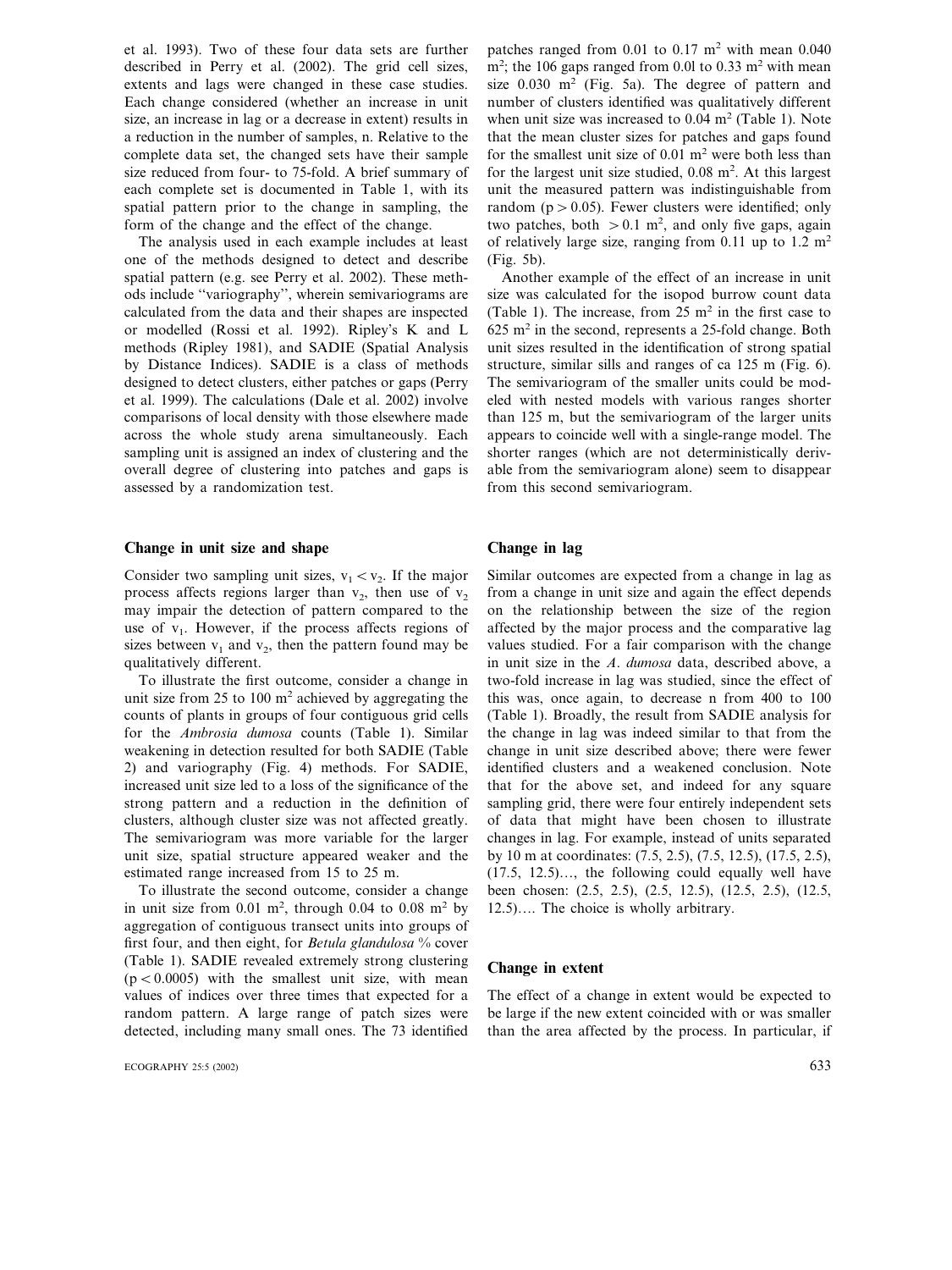| Dataset                               | Complete set                                                                                                                                | Changed set                                                                    | Change in sampling<br>parameters and<br>spatial pattern | Methods                       | Spatial pattern of changed set                                                                        |  |
|---------------------------------------|---------------------------------------------------------------------------------------------------------------------------------------------|--------------------------------------------------------------------------------|---------------------------------------------------------|-------------------------------|-------------------------------------------------------------------------------------------------------|--|
| A. dumosa counts                      | $n = 20 \times 20 = 400$<br>$E = 100 \times 100$ m = 1 ha                                                                                   | $(1)$ n = $10 \times 10 = 100$<br>$E = 25 \times 25$ m = 0.25 ha               | Extent                                                  | Variograpphy,<br><b>SADIE</b> | no spatial covariance; appears random<br>no clustering; appears random                                |  |
|                                       | $S = 5 \times 5$ m = 25 m <sup>2</sup><br>$L = 5$ m                                                                                         | $(2)$ n = $10 \times 10 = 100$<br>$L = 10$ m                                   | Lag                                                     | <b>SADIE</b>                  | clusters smaller and lack definition;<br>pattern weaker                                               |  |
|                                       | strong pattern; variographic<br>range ca 15 m; clusters up<br>to ca $450 \text{ m}^2$                                                       | $(3)$ n = $10 \times 10 = 100$<br>$S = 10 \times 10$ m = 100 m <sup>2</sup>    | Unit size                                               | Variography,<br><b>SADIE</b>  | pattern weaker; variographic range ca 25<br>m<br>pattern non-significant; clusters lack<br>definition |  |
| B. glandulosa counts                  | $n = 1001 \times 1 = 1001$<br>$E = 10.01$ m <sup>2</sup><br>$S = 0.1 \times 0.1$ m = 0.01 m <sup>2</sup><br>$L = 0.1$ m                     | (1) $n = 250 \times 1 = 250$<br>$S = 0.4 \times 0.1$ m = 0.04 m <sup>2</sup>   | Unit size                                               | <b>SADIE</b>                  | moderate and significant pattern; 10<br>clusters only                                                 |  |
|                                       | very strong spatial pattern;<br>107 clusters identified                                                                                     | $(2)$ n = $125 \times 1 = 125$<br>$S = 0.8 \times 0.1$ m = 0.08 m <sup>2</sup> | Unit size                                               | <b>SADIE</b>                  | some pattern, but non-significant; 7<br>clusters only, some increased in size                         |  |
| Isopod burrow counts                  | $n = 3024$<br>$E = 7.56$ ha<br>$S = 5 \times 5$ m = 25 m <sup>2</sup><br>$L = 5$ m<br>very strong pattern; vario-<br>graphic range ca 125 m | $n = 120$<br>$S = 25 \times 25$ m = 625 m <sup>2</sup>                         | Unit size                                               | Variography                   | strong pattern; same variographic range<br>of ca $125 \text{ m}$                                      |  |
| Isopod burrows;<br>mapped individuals | $n = 2015$<br>$E = 75,600$ m <sup>2</sup>                                                                                                   | $(1) n = 59$<br>$E = 14.6 \times 6.6 = 96.4 \text{ m}^2$                       | Extent                                                  | Ripley's K                    | completely indistinguishable from random                                                              |  |
|                                       | intense aggregation                                                                                                                         | $(2) n = 2$<br>$E = 14.6 \times 6.6$ m = 96.6 m <sup>2</sup>                   | Extent                                                  | Ripley's K                    | moderately and significantly aggregated                                                               |  |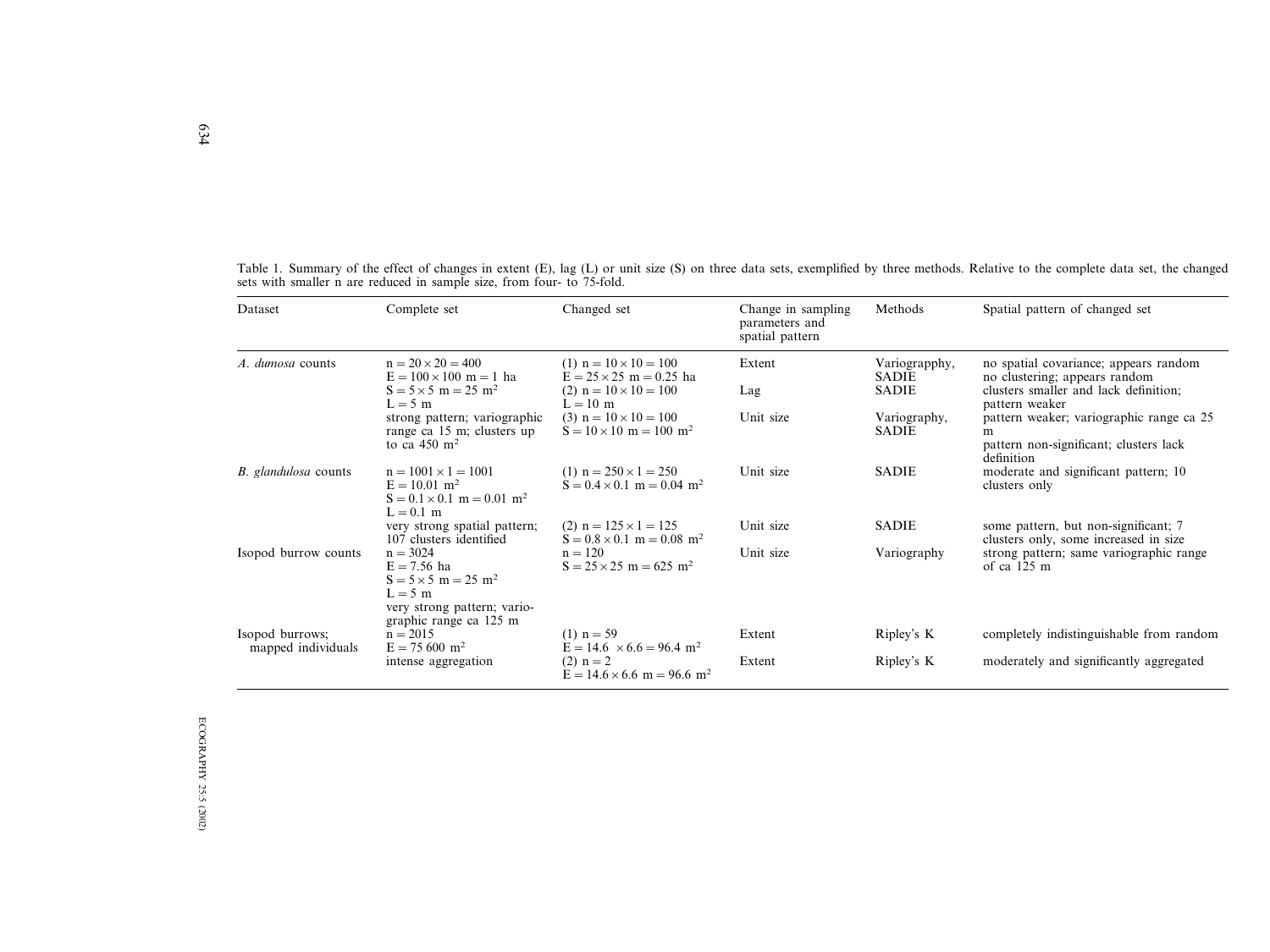| <b>Set</b>                    | mean cluster index (p) | max. cluster size $(m2)$ |       |     |  |
|-------------------------------|------------------------|--------------------------|-------|-----|--|
|                               | Patch                  | gap                      | patch | gap |  |
| Complete                      | 1.29(0.048)            | $-1.35(0.025)$           | 270   | 450 |  |
| Quarter extent                | 0.98(0.49)             | $-1.05(0.32)$            | 75    | 105 |  |
| Doubled lag                   | 1.09(0.24)             | $-1.22(0.088)$           | 105   | 420 |  |
| Unit size increased four-fold | 1.13(0.20)             | $-1.15(0.17)$            | 300   | 425 |  |

Table 2. The effect of changes in extent (E), lag (L) and unit size (S) on revealed spatial pattern of counts of *A*. *dumosa* analyzed by SADIE.

the region affected by a process is larger than or approximates a changed extent, then a considerable change in the perceived pattern is expected, and all pattern might be lost. Three data sets are used to exemplify the effects of a change in extent.

For a fair comparison with the above changes in unit size and lag for the *A*. *dumosa* data, a four-fold decrease in extent was studied that once again reduced sample size, n, from 400 to 100 (Table 1). In this case, it was the upper-left quarter  $(x < 50; y > 50)$  of the original set that was chosen for study, but, as discussed above, the choice of precisely how to reduce extent was arbitrary. A complete absence of pattern was found both by the SADIE (Table 2) and the variography (Fig. 4) methods; neither method could support an inference that the area studied formed part of a larger and significantly non-random pattern. Interestingly, had the lower-left quarter been chosen, the reduction in sample size would not have prevented the detection of pattern.

While changes of unit size and lag are not relevant to mapped-individual data, a change of extent may be. The second example concerns the mapped isopod burrow data (Table 1). The complete data set (Fig. 7) clearly is strongly aggregated. Subsets with lesser extent may show any degree of pattern. Even subsets defined by very closely separated extents may yield completely different patterns, ranging from random (Fig. 7, right insert) to aggregated (Fig. 7, left insert) when measured by standard distance techniques such as Ripley's L method (Fig. 8) (Ripley 1981, section 8.3).

A third example illustrates the effect of a change of extent on the measurement of spatial association between two spatial patterns. The complete set of the locations of male and female *Nyssa aquatica* trees, described previously by Shea et al. (1993), was sampled using two different extents to produce two different maps (Fig. 9). The lower map is an almost complete subset of the upper and has considerable overlap with the region labelled AB of the latter. Now, consider the degree of spatial association between the male and female trees. In the upper map of Fig. 9, there appears considerable positive association between the genders. This may be a real and direct effect, by virtue of a biological process siting males close to females or vice-

 $ECOGRAPHY 25:5 (2002)$  635

versa. Alternatively, it may be nothing more than an artifact caused by the relationship of both genders with some third, unseen variable, such as water depth. In that case, it may be that both genders of tree require some minimum depth of water, which may not be available all over the sampled area. Then, the spatial



Fig. 4. Semivariograms for *Ambrosia dumosa* counts/unit. complete data set  $(n=400;$  extent  $(E)=1$  ha; unit size  $(S)=25$ m<sup>2</sup>),  $\circ$  extent reduced to  $\dot{E} = 0.25$  ha and  $\times$  unit size increased to  $S = 100$  m<sup>2</sup>.



Fig. 5. SADIE cluster maps for *Betula glandulosa* at two unit sizes along a line transect, (a) map from complete data set,  $n = 1001$ , extent (E) = 10.01 m<sup>2</sup>, unit size (S) = 0.1 × 0.1 m = 0.01 m<sup>2</sup> . Red shading indicates patches with cluster index values  $>1.5$ ; blue shading indicates gaps with index values  $<$ −1.5; white areas represent lengths that are neither patches nor gaps, (b) map from reduced data set,  $n=125$ ,  $E=10.01$  $\text{m}^2$ ,  $\text{S} = 0.8 \times 0.1 \text{ m} = 0.08 \text{ m}^2$ .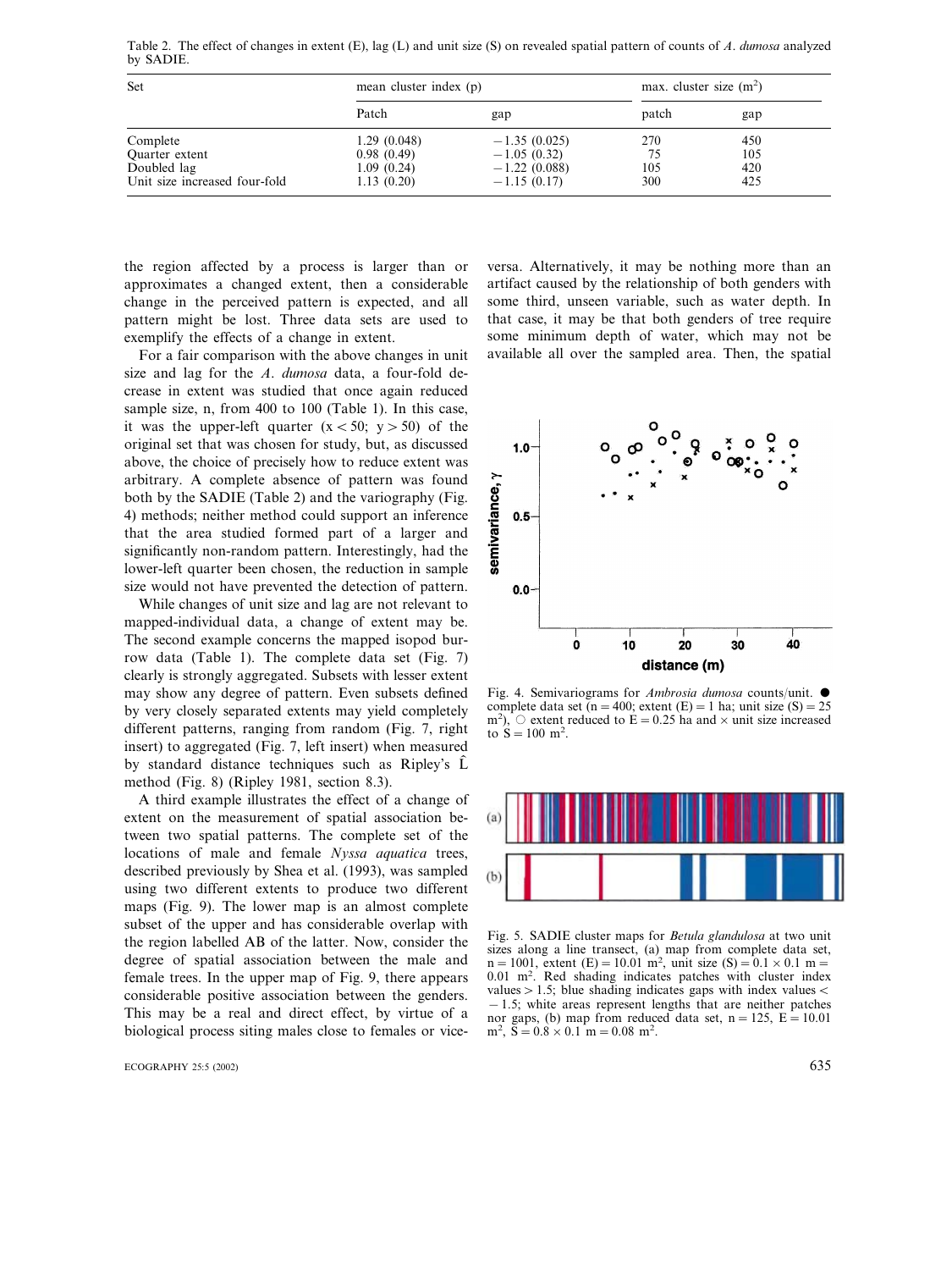

Fig. 6. Two semivariograms for isopod burrows.  $\bullet$  complete data set: n = 3024, E = 7.56 ha,  $S = 5 \times 5$  m = 25 m<sup>2</sup> with ordinate on the left vertical axis and maximum  $\gamma = 0.048$ .  $\circlearrowright$ reduced data set: unit size increased to  $S = 25 \times 25$  m = 625 m<sup>2</sup>,  $n=120$  with ordinate on the right vertical axis and maximum  $v = 0.54$ .



Fig. 7. Map of complete isopod burrow data set with  $n = 2015$ individual burrows and extent  $(E) = 75600$  m<sup>2</sup>. Inset maps show two subsets with reduced rectangular extent, both with  $E=$  $14.6 \times 6.6$  m = 96.4 m<sup>2</sup>. The two subsets are separated by only 8 m. The first (right inset) contained 59 individuals in a pattern indistinguishable from random; the second (left inset to left) contained 27 individuals in a significantly aggregated pattern.

association is an indirect effect, which is apparent only because there are relatively large areas of the upper map in which neither males nor females occur. The problem of identifying which process is responsible is possible only by examining the data at some reduced extent.

Consider, for example, the lower map, an area of relatively high density trees. Despite its being a nearly perfect subset of the upper map, the lower map conveys completely the opposite impression. The two genders now appear negatively associated, i.e. dissociated, with the majority of males occurring to the left and the majority of females to the right of the area. Such a concept may be quantified. For example, when the SADIE method was applied to the full set of data after gridding into  $4 \times 4$  m squares, considerable and significant spatial association was indicated for the complete set. However, when analysis was restricted to those 60% of units with at least one tree present, there was a complete lack of association or dissociation.

Given the range of outcomes possible, it is important to make a considered choice of the phenomena that will be studied so that the unit sizes and shapes, lags and extents of data collection and analysis can be intelligently chosen and clearly communicated. Ecologists have historically and routinely done this, but have not necessarily made these decisions explicit. Making definitions clear can help formalize the process and reduce chances of misinterpretation. In the next section, we discuss the implications to sampling design.

# **Considerations of observation scale in sampling design**

Ecological sampling has to be carried out using sampling unit sizes, shapes, lags and extents that are appro-



Fig. 8. Graphs of Ripley's  $\hat{L}$  versus inter-point distance (m) for (a) left subset; and (b) right subset from Fig. 7. Envelopes of upper and lower 2.5% prediction limits for randomized values as symbols, smoothed median randomized values as black line and observed values as gray line. Significant aggregation is indicated where the gray line breaks out of the envelope.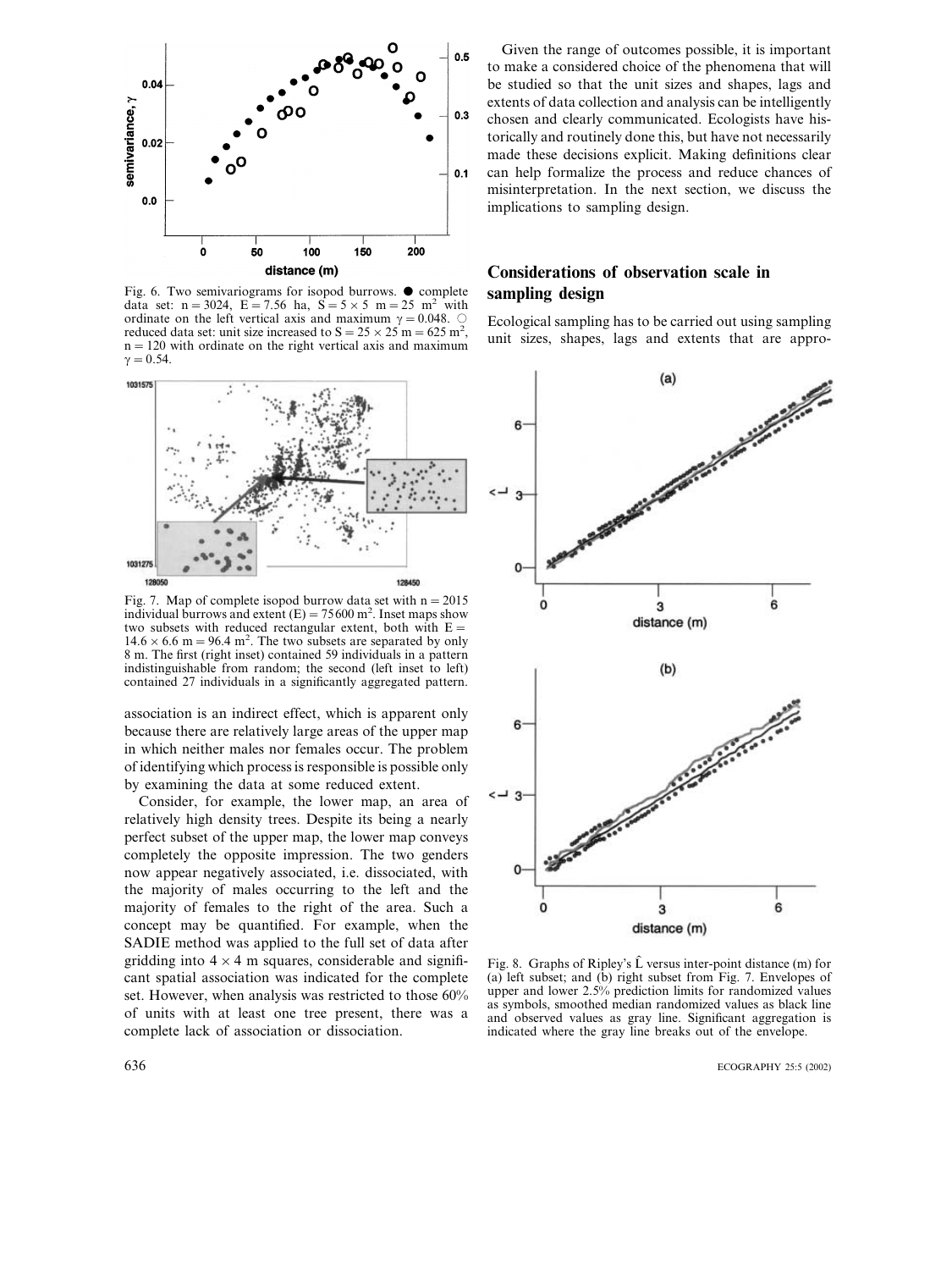

Fig. 9. Mapped *Nyssa aquatica* trees from Shea et al. (1993); females are represented as open circles and males are represented as filled circles. The two rectangular areas shown both represent subsets with reduced extent, each part of a larger ca  $50 \times 50$  m sample. The lower area overlaps considerably with the region labelled AB of the upper area.

priate to detect the patterns or processes one is looking for. Spatial patterns might involve objects such as individual fungi, protistans, plants, animals or bacterial colonies; ecological processes might produce spatially recognizable structures such as the neighborhood occupied by a territorial animal, the width of the wetland zone along a stream or that of a tidal flat, the size of the patch of soil modified by the root system of a plant or the size of phytoplankton patches resulting from the combined action of primary production and diffusion. Some preliminary questions that need to be considered are, ''What is the unit object or process?'' ''How big are these objects?'' ''How much space is affected by a process?'' ''What is the average distance between unit

 $ECO$ GRAPHY 25:5 (2002) 637

objects or processes?'' and ''What is the spatial pattern of the distribution of these objects or processes?''

To answer these questions, the spatial scale components of the sampling design have to allow detection of the patterns that may exist in the study area. Data obtained from the literature or from a pilot study form the basis for appropriate decisions. A well-focused question generally reduces the difficulty of choosing the type of sampling design (simple random, systematic, stratified, etc.) as well as its scale components (size, shape, lag, extent).

The following guidelines, reworked from Legendre and Legendre (1998), are critical in the design of a field survey or experiment:

1) The size of the sampling units should be larger than a unit object (e.g., an individual organism; Figs 10a and 11a). It should be large enough to contain at least a few, and preferably several, unit objects. Sampling units designed in this way obtain counts instead of presence-absence data. In turn, counts allow the use of methods of surface pattern analysis which assume that the underlying quantitative variation is continuous.

2) The size of the sampling units should be smaller than the structures resulting from the unit process (e.g., a patch) that one is hoping to detect through the sampling design (Figs 10d and 11b). An equivalent concept is found in space or time series analysis, where the shortest period (for time series) or wavelength (for spatial transects) that can be resolved in periodic analysis is twice the interval between successive observations; the inverse of this value is called the Nyquist frequency.

3) The spatial lag for analysis of a pattern is a function of the sample size (n) which, inturn, depends upon the total effort allowable for the study (Fig. 10b). Once the sampling unit size has been determined, the relationships of n to lag and extent are

$$
lag = \frac{extent}{n} \quad (along a transect), \tag{1}
$$

$$
lag = \left(\frac{\text{extent}^2}{n}\right)^{1/2} \text{(on a surface)},\tag{2}
$$

$$
\log = \left(\frac{\text{extent}^3}{n}\right)^{1/3} \text{(on a volume).} \tag{3}
$$

In other words, for fixed extent, the spatial lag decreases when n increases. Prior to a field study, one should check that n provides enough power for detecting the hypothesized pattern, given the anticipated size of the effect; see Legendre et al. (2002). n may also be constrained by the method chosen for statistical analysis, some methods being more data-hungry than others.

4) The sampling lag (or spacing) should be smaller than the average distance between the structures resulting from the hypothesized process (Fig. 10e). Otherwise one may fail to recognize the structures (e.g., patches) as separate from one another. Sampling designs with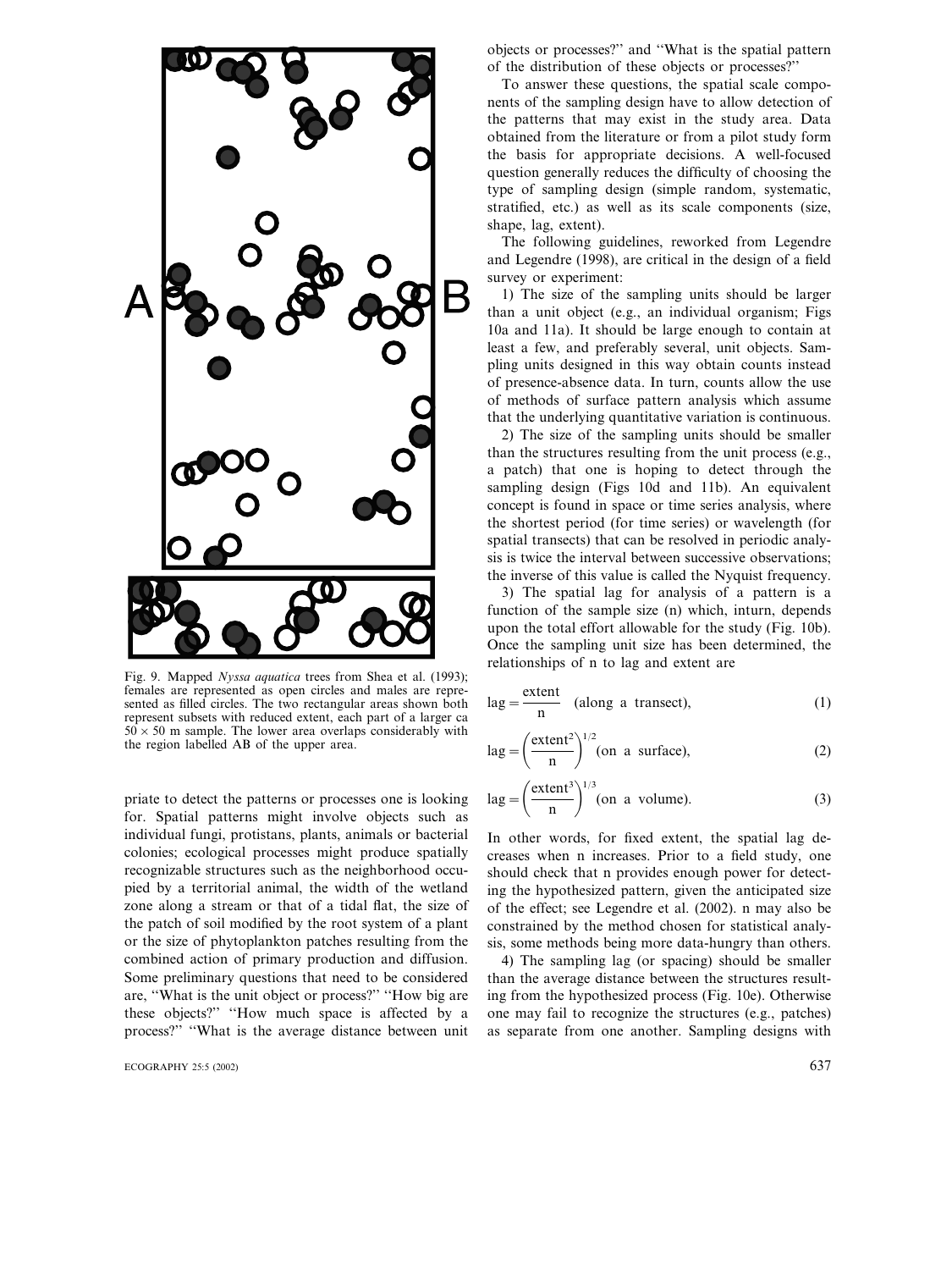

Fig. 10. Relationships between elements of the size, lag and extent of unit objects or unit structures (in abscissa) and those of the sampling designs (in ordinate). Recommended solutions for sampling designs are found in the gray areas of the graphs, a–c apply to the study of the spatial pattern of phenomena; d–f apply to the study of the phenomena resulting from ecological processes.

varying spatial lags allow the detection of structures of different sizes after a smaller total effort (n) than would be required, for instance, by simple random or systematic sampling (Fortin et al. 1989).

5) The sampling extent may be at least as large as the total area covered by the type of objects or process under study (Fig. 10c, f). To understand the extent of a structure or process it is of course preferable to sample beyond the boundaries of the phenomenon. For constant n, the sampling extent can be maximized by turning the sampling area into a transect, or two or more crossing transects if anisotropy is expected.

Ultimately, no structure can be detected which is smaller than the size of the sampling unit or larger than the extent of a study. Wiens (1989) compares these to the overall size and mesh size of a sieve, respectively.

# **Conclusion**

An interesting dichotomy advanced by Pickett et al. (1994) is ''thing ecology'' and ''stuff ecology.'' The former includes portions of the discipline that focus on discrete object-like entities with recognizable spatial boundaries whereas the latter focuses on pools and fluxes of materials and energy. Stern (1998) makes a similar distinction between "Eulerian" and "Lagrangian'' methods in ecology. Eulerian methods, when the unit of study is an area, seem appropriate for stuff ecology and Lagrangian methods, when the unit of study is an individual, are suited to thing ecology. We find that support effects and other scaling issues are particularly relevant to stuff ecology, where the definition of the unit of study is not fixed. Notably, geostatis-



Fig. 11. Examples of size and positioning of sampling units (squares) for studying (a) a pattern of objects (small circles) or (b) the structures (shaded areas) resulting from a process.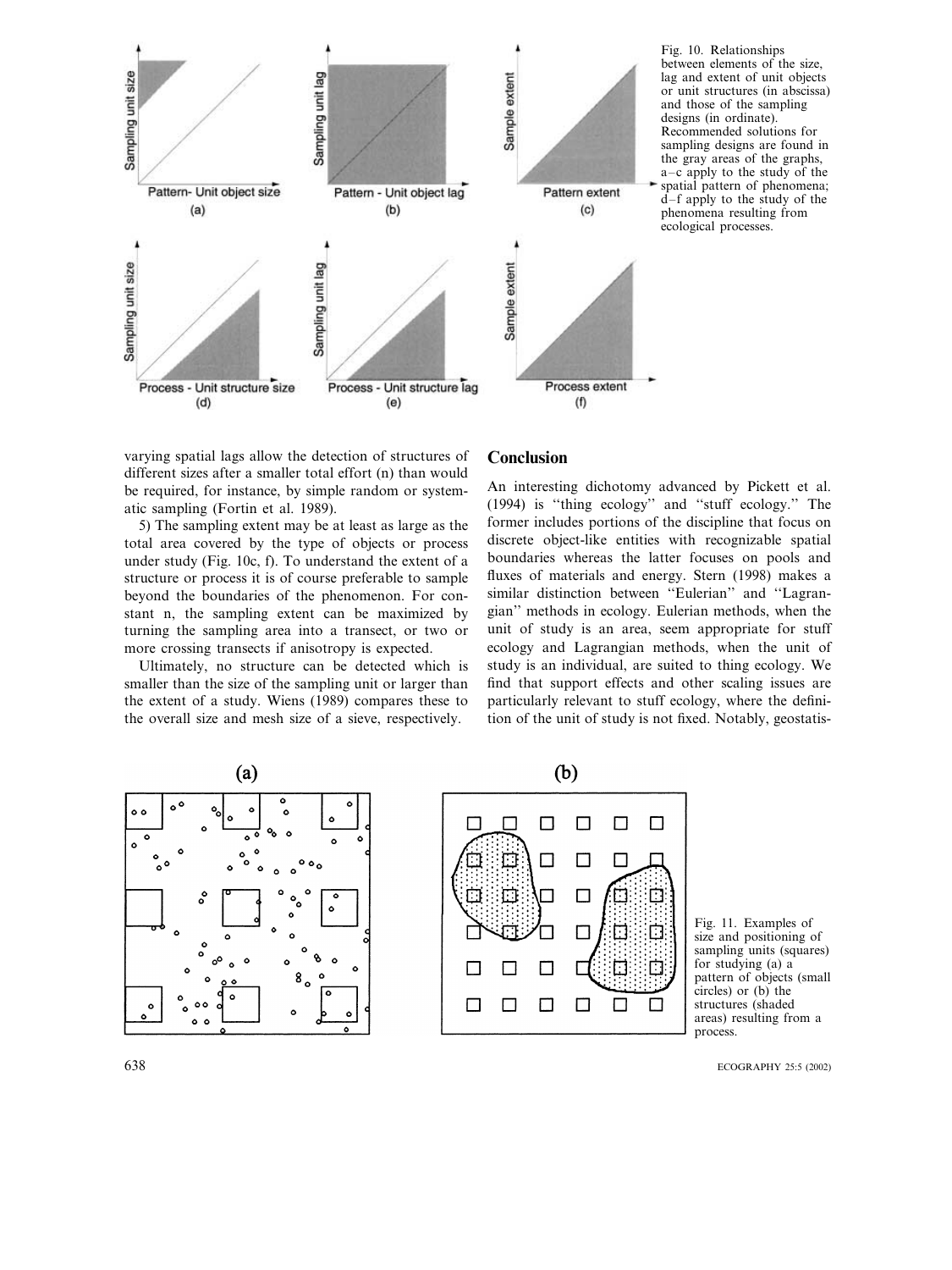tics was developed fundamentally for predicting stuff – in this case stuff was defined as metal ore – and it is for stuff ecology that it finds its application.

Because they are often dealing with stuff rather than things, ecologists are faced with the difficult problem of deciding what sampling and analysis units to select, in some cases wholly arbitrary decisions. Much like power calculations are used to decide the number of sampling units, but require some pre-experimental knowledge of variance, decisions of sampling unit size require some idea of the size, spacing and extent of the phenomena that are of interest prior to the data collection effort. Exploratory pilot studies and detailed information on historical sampling schemes, or at the very least hypotheses about these characteristics, are vital.

The results of our consideration of the myriad meanings of scale in ecology have convinced us that there is not one ''problem of scale'' (Levin 1992), but many, each of which deserves consideration in its own right. Peters (1992) complained about non-operational terms in ecology. ''The terms in good theories are sufficiently well defined or generally known so that most practitioners agree about which theoretical variables represent which phenomena'' (Peters 1992, p. 30). We argue that to make theories about ''scale'' operational, its specific components relevant to observation, phenomena and analysis should be spelled out. We urge ecologists to be explicit on their usage of the term scale and to report the decisions that were implemented in the sampling design and in the statistical analysis.

*Acknowledgements* – The work reported in this paper was conducted as part of the Working Group Integrating the Statistical Modeling of Spatial Data in Ecology by the National Center for Ecological Analysis and Synthesis (NCEAS), a Center funded by NSF (Grant  $#$  DEB-94-21535), the Univ. of California at Santa Barbara and the State of California.

# **References**

- Aman, A. et al. 1995. Upscale integration of Normalized Difference Vegetation Index: the problem of spatial heterogeniety. – IEEE Trans. on Geoscience and Remote Sensing 30: 326–337.
- Bellehumeur, C. and Legendre, P. 1997. Aggregation of sampling units: an analytical solution to predict variance. – Geogr. Anal. 29: 258–266.
- Bellehumeur, C., Legendre, P. and Marcotte, D. 1997. Variance and spatial scales in a tropical rain forest: changing the size of sampling units. – Plant Ecol. 130: 89–98.
- Bjornstad, O. N., Stenseth, N. C. and Saitoh, T. 1999. Synchrony and scaling in dynamics of voles and mice in northern Japan. – Ecology 80: 632–637.
- Costanza, R. and Maxwell, T. 1994. Resolution and predictability – an approach to the scaling problem. – Landscape Ecol. 9: 47–57.
- Csillag, F., Fortin, M.-J. and Dungan, J. L. 2000. On the limits and extensions of the definition of scale. – Ecol. Soc. Am. Bull. 81: 230–232.
- Dale, M. R. T. 1999. Spatial pattern analysis in plant ecology. – Cambridge Univ. Press.
- Dale, M. R. T. and Zbigniewicz, M. W. 1997. Spatial pattern in boreal shrub communities: effects of peak in herbivore densities. – Can. J. Bot. 7: 1342–1348.
- Dale, M. R. T. et al. 2002. Conceptual and mathematical relationships among methods for spatial analysis. – Ecography 25: 558–577.
- Dutilleul, P. 1998. Incorporating scale in ecological experiments: data analysis. – In: Peterson, D. L. and Parker, V. T. (eds), Ecological scale: theory and methods. Columbia Univ. Press, pp. 369–386.
- Ehleringer, J. R. and Field, C. B. 1993. Scaling physiological processes: leaf to globe. – Academic Press.
- Fortin, M.-J. 1999. Effects of quadrat size and data measurement on the detection of boundaries. – J. Veg. Sci. 10:  $43 - 50$ .
- Fortin, M.-J., Drapeau., P. and Legendre., P. 1989. Spatial autocorrelation and sampling design in plant ecology. – Vegetatio 83: 209–222.
- Gardner, R. H. 1998. Pattern, process and analysis of spatial scales. – In: Peterson, D. L. and Parker, V. T. (eds), Ecological scale. Columbia Univ. Press, pp. 17–34.
- Gardner, R. H. et al. (eds) 2001. Scaling relations in experimental ecology. – Columbia Univ. Press.
- Garrett, K. A. and Dixon, P. M. 1997. Environmental pseudointeraction: the effects of ignoring the scale of environmental heterogeneity in competition studies. – Theor. Popul. Biol. 51: 37–48.
- Gehlke, C. E. and Biehl, K. 1934. Certain effects of grouping upon the size of the correlation coefficient in census tract material. – J. Am. Stat. Assoc. 29: 169–170.
- Greig-Smith, P. 1983. Quantitative plant ecology. Univ. of California Press.
- Gross, K. L., Pregitzer, K. S. and Burton, A. J. 1995. Spatial variation in nitrogen availability in three successional plant communities. – J. Ecol. 83:  $357-367$ .
- Gustafson, E. 1998. Quantifying landscape spatial pattern: what is the state of the art?  $-$  Ecosystems 1: 143–156.
- Home, J. K. and Schneider, D. C. 1995. Spatial variance in ecology. Oikos 74: 18–26. - Oikos 74: 18–26.
- Jelinski, D. E. and Wu, J. G. 1996. The modifiable areal unit problem and implications for landscape ecology. – Landscape Ecol. 11: 129–140.
- Jenerette, G. D. and Wu, J. 1999. On the definitions of scale. – Ecol. Soc. Am. Bull. 1: 104–105.
- Journel, A. G. and Huijbregts, C. J. 1978. Mining geostatistics. – Academic Press.
- Kaspari, M. and Weiser, M. D. 1999. The size-grain hypothesis and interspecific scaling in ants. – Funct. Ecol. 13: 530–538.
- Kenkel, N. C. and Podani, J. 1991. Plot size and estimation efficiency in plant community studies. – J. Veg. Sci. 2: 539–544.
- King, G. 1997. A solution to the ecological inference problem.  $\sigma$  Princeton Univ. Press.
- Kotliar, N. B. and Wiens, J. A. 1990. Multiple scales of patchiness and patch structure: a hierarchical framework for the study of heterogeneity. – Oikos 59:  $253-260$ .
- Legendre, P. and Legendre, L. 1998. Numerical ecology. Elsevier.
- Legendre, P. et al. 2002. The consequences of spatial structure for the design and analysis of ecological field surveys. – Ecography  $25: 601 - 615$ .
- Levin, S. A. 1992. The problem of pattern and scale in ecology. – Ecology 73: 1943–1967.
- Mercer, W. B. and Hall, A. D. 1911. The experimental error of field trials. – J. Agricult. Sci. 4: 107–132.
- Miriti, M., Howe, H. F. and Wright, S. J. 1998. Spatial patterns of mortality in a Colorado desert plant community. – Plant Ecol. 136: 41–51.
- Norowi, H. M. et al. 2000. The effect of spatial scale on interactions between two weevils and their parasitoid. – Ecol. Entomol. 25: 188–196.
- Olea, R. A. 1990. Geostatistical glossary and multilingual dictionary. – Oxford Univ. Press.